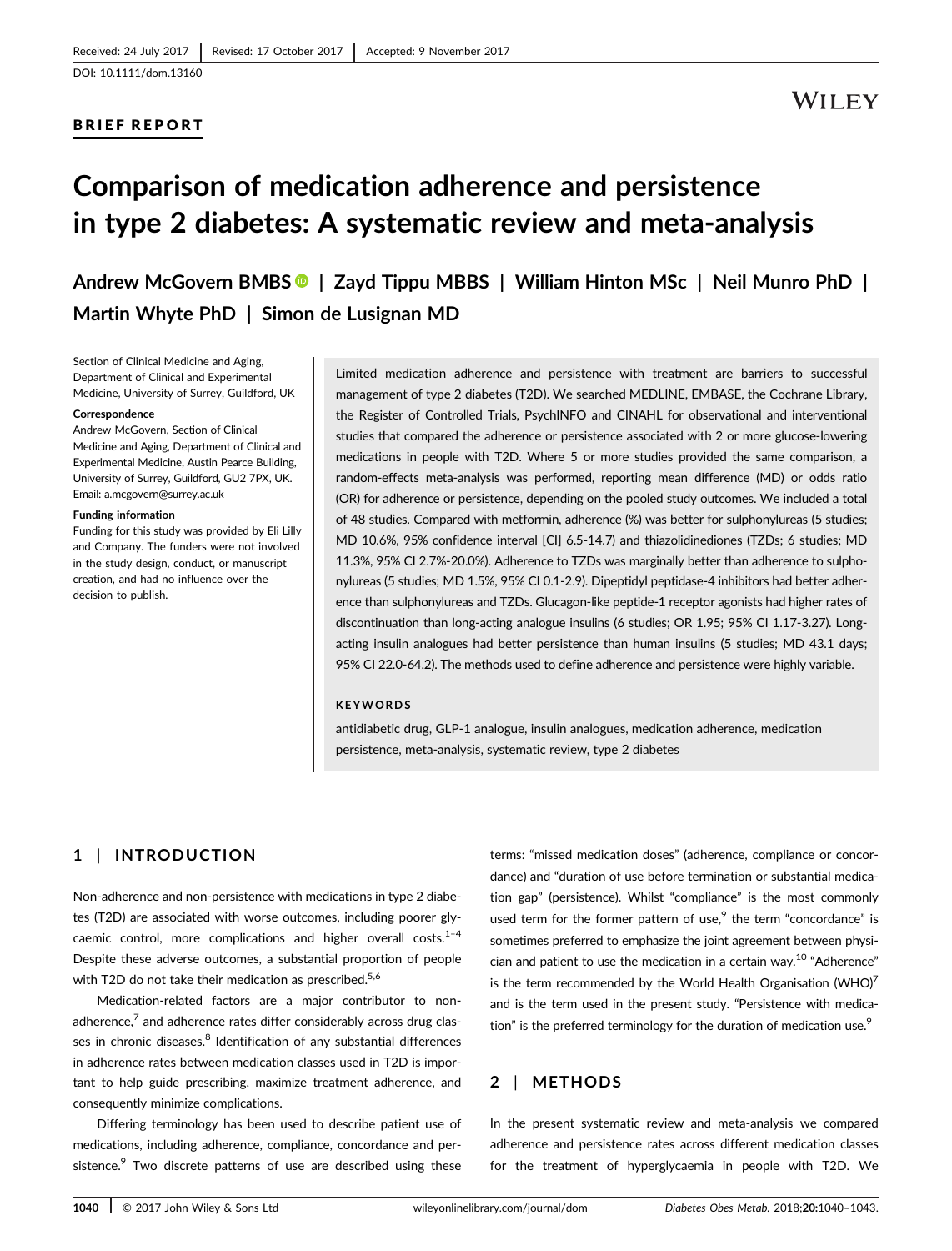attempted to answer the question: Are there substantially different adherence and persistence rates among the different classes of therapies available for T2D? The review protocol has been previously published<sup>2</sup> and registered with the PROSPERO register of systematic reviews (CRD42015027865). The method is summarized below. All deviations from the original protocol are reported in Appendix S1 in File 1, with the rationale.

#### 2.1 | Study selection and identification

Interventional and observational studies providing a measure of adherence to or persistence with medications from 2 or more distinct classes of agent (Table S1 in File 1) in the treatment of T2D were included for analysis.

We searched MEDLINE, Embase, the Cochrane Library, the International Standard Randomized Controlled Trials Number (ISRCTN) registry [\(www.isrctn.com\)](http://www.isrctn.com), PsychINFO and the Cumulative Index to Nursing and Allied Health Literature (CINAHL) for the period January 1, 2006 to November 5, 2015, using a predefined search strategy (Appendix S2 in File 1). Bibliographic searches of the included studies were also performed.

Two reviewers independently performed the searches and reviewed the titles and abstracts of all the articles identified. Where either reviewer considered the study to be of possible relevance, the full text was sought. The reviewers then independently reviewed all full texts and decided on their inclusion or exclusion. A third reviewer made a final decision where there were remaining discrepancies.

#### 2.2 | Data analysis

Data were extracted independently by 2 reviewers. Study results were combined in our meta-analysis, using the approach described in Appendix S3 in File 1, where ≥5 studies provided a comparison between the same 2 classes and used a comparable outcome measure.

Study quality was assessed against the Newcastle–Ottowa scale (Appendix S4 in File 1) for observational studies. The quality of clinical trials was assessed using the Cochrane risk assessment tool. Two reviewers independently assessed study quality and, where scores were not in agreement, a third opinion was sought from an adjudicator.

#### 3 | RESULTS

Through electronic database searching we identified 4466 records for title and abstract review and 13 additional studies from bibliographic searching of included articles (Figure S1 in File 1). Forty-eight studies met our inclusion criteria for the final narrative synthesis, with a combined population of 1 696 939 people with T2D. Of these, 25 studies compared oral therapies only, 19 compared injectable therapies only, and 3 included a comparison between oral and injectable therapies. We also found 1 study which compared an oral with an inhaled agent. Most studies were conducted in North America (USA, 21; Canada, 1; and USA and Mexico, 1), with others in Europe (Germany, 5; UK, 4; Italy, 3; Ireland, 1; Sweden, 1; Netherlands, 1; Hungary, 1; France, 1; multiple European countries, 3), and elsewhere (Iran, 1; multiple countries, 4).

#### 3.1 | Oral medications

Twenty-six studies compared oral therapies (Tables S2 and S3 in File 1): 23 observational studies (18 retrospective and 5 prospective cohort studies) and 3 randomized controlled trials (RCTs).

It was possible to compare adherence in a meta-analysis for metformin, sulphonylureas and thiazolidinediones (TZDs; Figure 1 and Figures S2-S6 in File 1). When adherence was compared using mean adherence (% measured using medication possession ratio [MPR] or proportion of days covered [PDC]) sulphonylureas and TZDs were associated with substantially better adherence than metformin, and TZDs had marginally better adherence than sulphonylureas. When adherence was compared using the odds ratio (OR) for non-adherence, differences were not significant.

Multiple studies compared dipeptidyl peptidase-4 (DPP-4) inhibitors with sulphonylureas and TZDs (although meta-analysis was not possible). DPP-4 inhibitors were found to have better adherence and longer persistence than sulphonylureas and TZDs in almost all studies. Only 1 study examined  $\alpha$ -glucosidase inhibitors and meglitinides, and reported lower adherence for both classes than for other oral options. One study included a sodium-glucose co-transporter-2 (SGLT2) inhibitor (canagliflozin), which had better persistence than DPP-4 inhibitors.

#### 3.2 | Injectable medications

Three studies compared GLP-1 receptor agonists with oral therapies (Table S3 in File 1). These demonstrated shorter persistence with GLP-1 receptor agonists than with DPP-4 inhibitors and lower adherence than sulphonylureas and DPP-4 inhibitors.

Eighteen studies compared multiple injectable therapies (Table S4 in File 1): 12 observational studies (all retrospective cohorts) and 6 RCTs.

In meta-analyses, it was possible to compare the persistence associated with long-acting insulin analogues with that associated with medium-acting human insulins and GLP-1 receptor agonists (Figure 1 and Figures S7 and S8 in File 1). Long-acting insulin analogues had significantly longer persistence in both comparisons. The higher rates of discontinuation with GLP-1 receptor analogues were attributed to adverse effects (predominantly injection site reactions and gastrointestinal disturbance) in several studies.

Only 1 study analysed prandial insulins, comparing persistence between short-acting human insulins and rapid-acting analogue insulins when added to basal insulin. The study found better persistence with analogue insulins. Two observational studies compared both adherence and persistence with mixed insulins with those associated with long-acting analogue insulins. Both studies found longer persistence with analogue insulins, but only 1 found a difference in adherence (lower for premixed insulin).

#### 3.3 | Inhaled medications

One study described a pair of RCTs in which inhaled insulin was compared with metformin and the sulphonylurea glibenclamide (Table S5 in File 1). No difference was found between inhaled insulin and either oral therapy in discontinuation rates.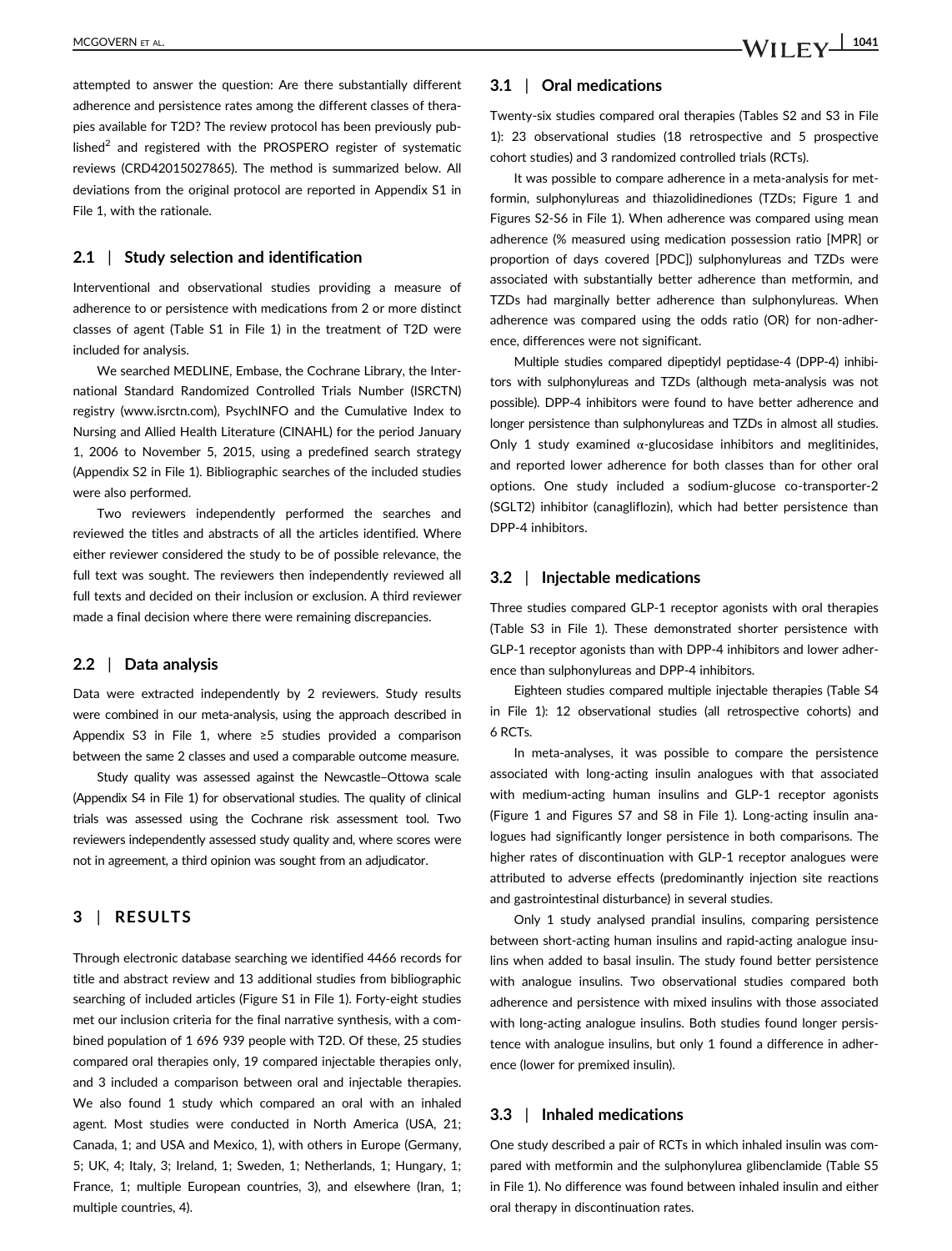

FIGURE 1 A summary of pairwise meta-analyses performed. The arrows point towards the medication which has the highest adherence or longest persistence (although not all results reach significance). Data in black are comparisons of adherence. MD, mean difference in the level of adherence when reported as proportion of days covered or medication possession ratio; OR, odds ratio for non-adherence. Data in red are comparisons of medication persistence. MD, mean difference in persistence duration (in days), OR, odds ratio for nonpersistence. The medication used as the reference group is shown in square brackets for each pairwise comparison. GLP-1, glucagon-like peptide-1

#### 3.4 | Quality of included studies

The median (interquartile range) quality score of observational studies on the Newcastle–Ottawa scale was 7 (7–9), with a large proportion of studies not adjusting for potential confounders (Table S7 in File 1). The risk of bias in RCTs was moderate, with the main limitation being the lack of treatment concealment (open-label design) in almost all studies that included an injectable therapy (Table S8 in File 1).

### 3.5 | Definitions of adherence and persistence

Definitions of adherence varied considerably across studies, with medication adherence reported as: mean number of missed doses; proportion of people taking ≥90% of doses; mean MPR or PDC; proportion of people with an MPR or PDC  $\geq$  80%; or OR for adherence. MPR was frequently adjusted to account for differing refill sizes between products, using a predefined centile of refill time between the first and second prescription. Only 1 identified RCT reported medication adherence.

Definitions of medication persistence were even more varied. Persistence was reported as mean time to a non-persistence event, the proportion of people remaining persistent at a given time after initiation (commonly 9 months, 1 year, or 2 years), or the OR or hazard ratio of non-persistence. A non-persistence event was defined as a fixed gap between medication refills (commonly 60 or 90 days), or as an adjusted gap based on a predefined centile of refill time between the first and second prescription. Time to treatment modification (discontinuation, switching or augmentation) was also reported in some studies and, again, definitions were very variable.

## 4 | DISCUSSION

Substantial class differences in adherence and persistence were identified; adherence to metformin was lower than to sulphonylureas and TZDs, adherence to DPP-4 inhibitors was better than to sulphonylureas and TZDs, and persistence with long-acting insulin analogues was better than with GLP-1 receptor analogues and medium-acting human insulins. Methods for defining adherence and persistence were highly variable and all meta-analyses had a high degree of heterogeneity.

Reasons for the interclass differences observed were not reported by most studies except that several studies described the higher rates of adverse events with GLP-1 receptor analogues. It is likely that relative frequency of adverse events is also partly responsible for the lower adherence to metformin and the higher adherence to DPP-4 inhibitors. Metformin commonly results in gastrointestinal disturbance, whereas DPP-4 inhibitors are generally well tolerated. $11$ Multiple daily dosing may also be partly responsible for adherence differences, particularly contributing to the reduced adherence to meglitinides and  $\alpha$ -glucosidase inhibitors.

The primary limitation of existing adherence and persistence research is the ongoing lack of a universal definition of adherence and